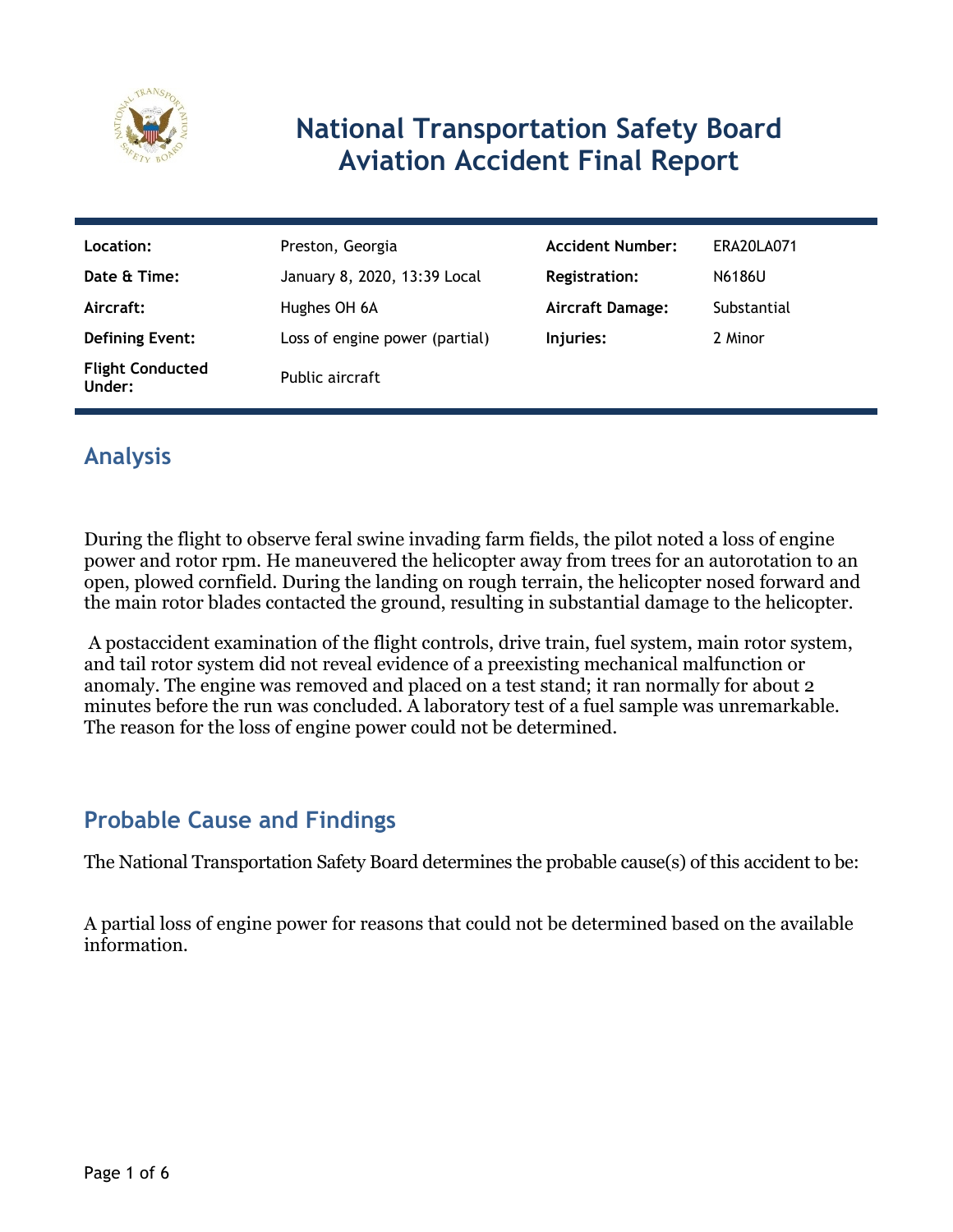## **Findings**

**Not determined** (general) - Unknown/Not determined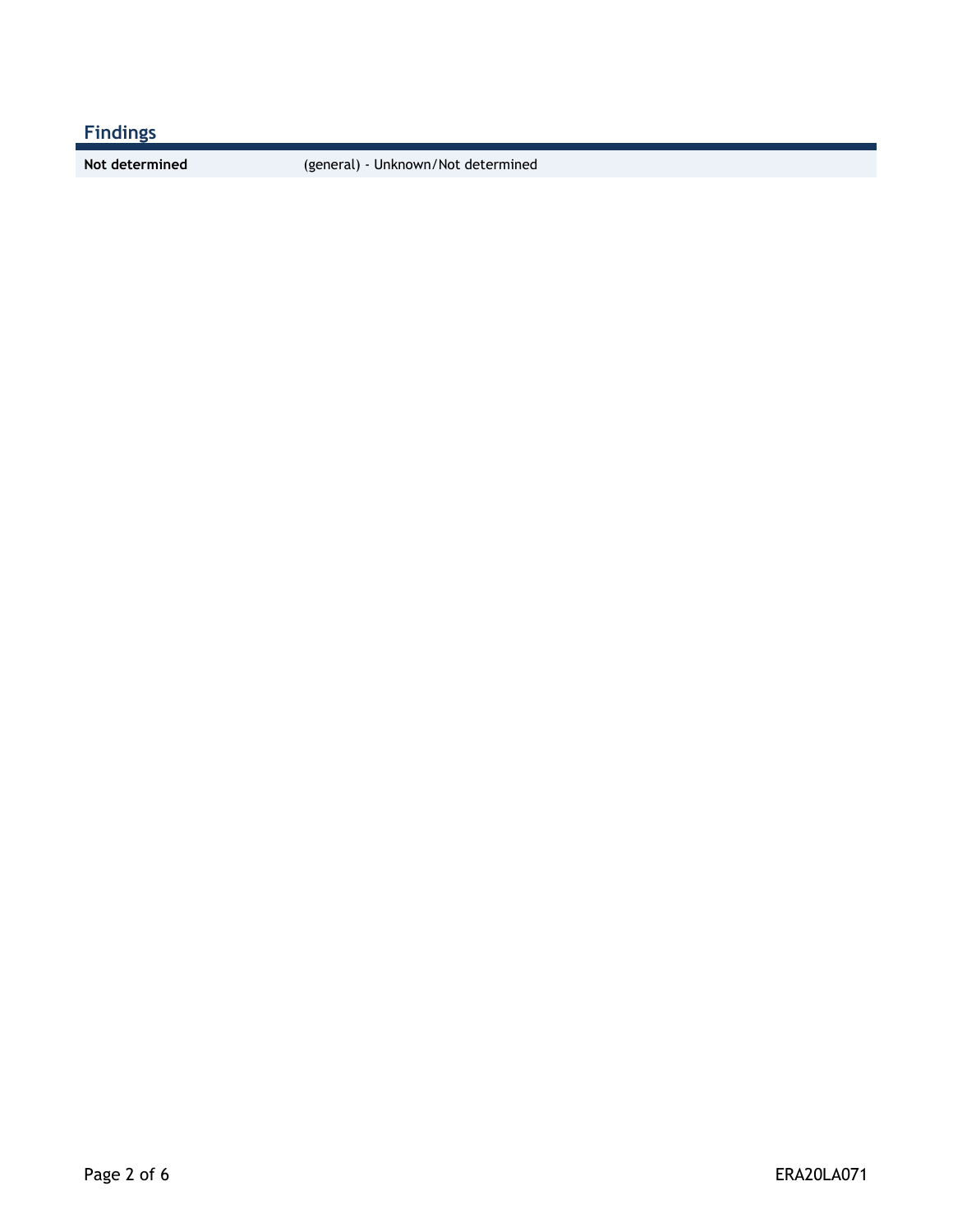### **Factual Information**

On January 8, 2020, about 1339 eastern standard time, a Hughes OH-6A, N6186U, was substantially damaged when it was involved in an accident near Preston, Georgia. The commercial pilot and one crewmember sustained minor injuries. The helicopter was registered to the U.S. Department of Agriculture and was operated as a public aerial observation flight.

The pilot reported that the purpose of the flight was to conduct aerial wildlife damage management operations. A feral swine was located and the pilot informed the ground crew via radio of its location. Shortly thereafter, the pilot noted a loss of engine power and rotor rpm. The pilot maneuvered the helicopter away from trees for an autorotation to an open, plowed cornfield. During the landing on rough terrain, the helicopter nosed forward and the main rotor blades contacted the ground. The engine appeared to be running at the time of impact.

A Federal Aviation Administration inspector responded to the accident site and examined the wreckage. The tail boom was separated from the helicopter and three of the four main rotor blades were separated from the hub. The fuselage sustained structural damage.

The operator reported that the N2 (power turbine) governor was changed before the flight due to a problem on a previous flight. The wreckage was retained for further examination, and examination of the flight control system, drive train, main rotor system, and tail rotor system did not reveal evidence of a preexisting mechanical malfunction or anomaly.

The engine was removed from the airframe and sent to a factory-authorized overhaul facility for further examination. Continuity was established for the N1 (gas producer turbine) and N2 rotors. The rotors moved freely without binding or noise. Control continuity was confirmed from the collective twist grip to the fuel control unit. The control linkage to the power turbine governor was fractured at the engine firewall due to impact forces.

The engine was installed on a test stand and prepared for a test run. The engine performed satisfactorily at takeoff power for 2 minutes as well as two lower power test points over a test period totaling about 20 minutes.

Following the test run, the power turbine governor, fuel control unit, fuel nozzle, and fuel pump were bench-tested. The power turbine governor that was removed and replaced before the accident flight was also tested. All units tested satisfactorily and within the manufacturers' specifications.

Examination of the fuel system revealed no anomalies, and the fuel lines and filters were free of contamination and obstructions. A fuel sample was tested in a laboratory with normal results.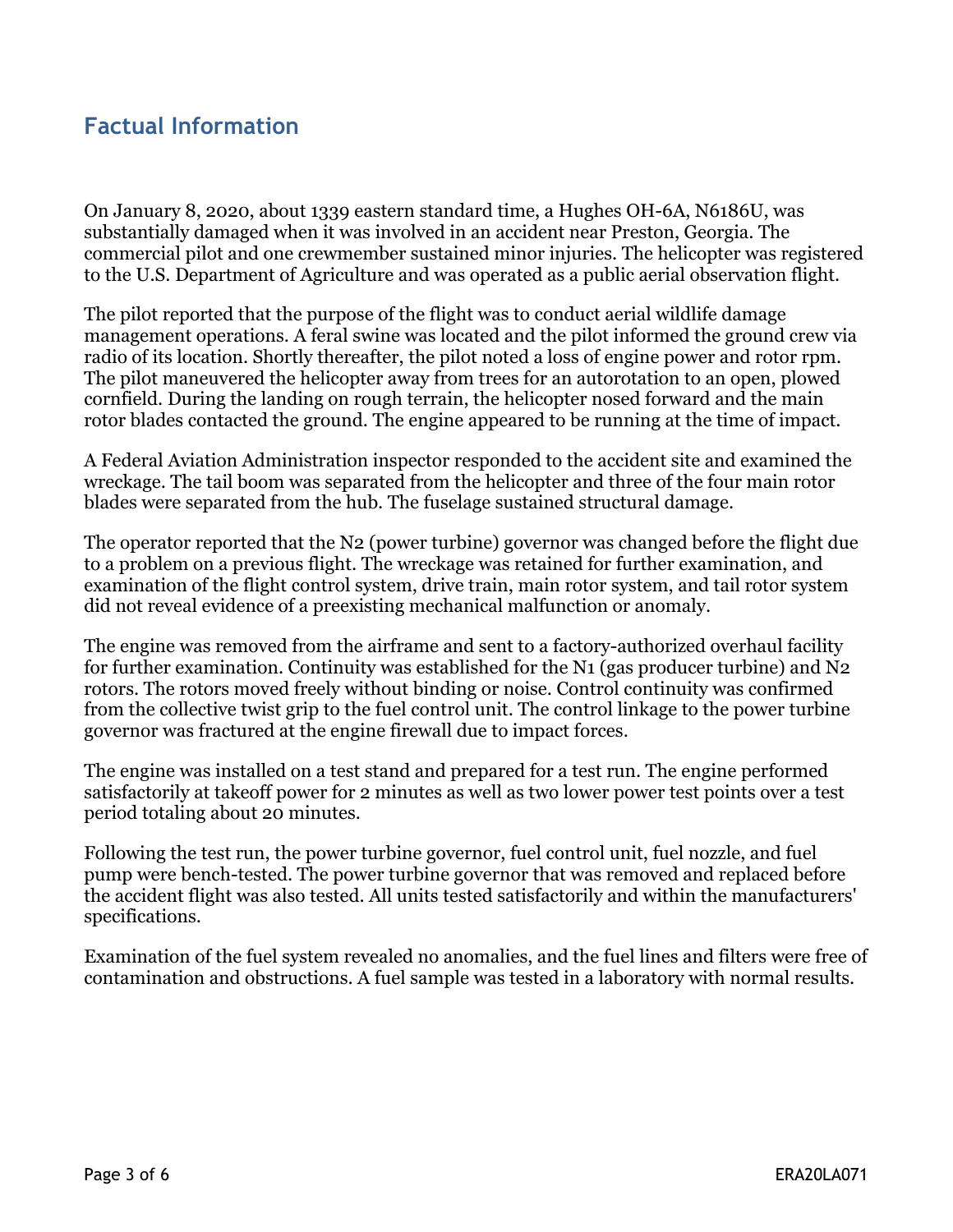## **History of Flight**

| Maneuvering             | Loss of engine power (partial) (Defining event) |
|-------------------------|-------------------------------------------------|
| Autorotation            | Off-field or emergency landing                  |
| Landing-flare/touchdown | Nose over/nose down                             |

#### **Pilot Information**

| Certificate:                     | Commercial; Flight instructor;<br>Private                                                                                                                                                                                                           | Age:                              | 62, Male                 |
|----------------------------------|-----------------------------------------------------------------------------------------------------------------------------------------------------------------------------------------------------------------------------------------------------|-----------------------------------|--------------------------|
| Airplane Rating(s):              | Single-engine land                                                                                                                                                                                                                                  | Seat Occupied:                    | Right                    |
| <b>Other Aircraft Rating(s):</b> | Helicopter                                                                                                                                                                                                                                          | <b>Restraint Used:</b>            | 4-point                  |
| Instrument Rating(s):            | Helicopter                                                                                                                                                                                                                                          | <b>Second Pilot Present:</b>      | No                       |
| Instructor Rating(s):            | Helicopter                                                                                                                                                                                                                                          | <b>Toxicology Performed:</b>      | No.                      |
| <b>Medical Certification:</b>    | Class 2 With waivers/limitations                                                                                                                                                                                                                    | Last FAA Medical Exam:            | <b>February 26, 2019</b> |
| <b>Occupational Pilot:</b>       | Yes                                                                                                                                                                                                                                                 | Last Flight Review or Equivalent: | July 31, 2019            |
| <b>Flight Time:</b>              | 10175 hours (Total, all aircraft), 8229 hours (Total, this make and model), 10047 hours (Pilot In<br>Command, all aircraft), 93 hours (Last 90 days, all aircraft), 36 hours (Last 30 days, all<br>aircraft), 3 hours (Last 24 hours, all aircraft) |                                   |                          |

# **Aircraft and Owner/Operator Information**

| Aircraft Make:                | <b>Hughes</b>                      | <b>Registration:</b>                     | N6186U         |
|-------------------------------|------------------------------------|------------------------------------------|----------------|
| Model/Series:                 | OH 6A No Series                    | <b>Aircraft Category:</b>                | Helicopter     |
| Year of Manufacture:          | 1969                               | <b>Amateur Built:</b>                    |                |
| Airworthiness Certificate:    | None                               | <b>Serial Number:</b>                    | 69-16048       |
| <b>Landing Gear Type:</b>     | High skid                          | Seats:                                   | $\overline{4}$ |
| Date/Type of Last Inspection: | October 10, 2019 100 hour          | <b>Certified Max Gross Wt.:</b>          | 2550 lbs       |
| Time Since Last Inspection:   | 14 Hrs                             | Engines:                                 | 1 Turbo shaft  |
| Airframe Total Time:          | 12987 Hrs as of last<br>inspection | <b>Engine Manufacturer:</b>              | Allison        |
| ELT:                          | C126 installed, not activated      | <b>Engine Model/Series:</b>              | 250-C20B       |
| <b>Registered Owner:</b>      |                                    | <b>Rated Power:</b>                      | 420 Horsepower |
| Operator:                     |                                    | <b>Operating Certificate(s)</b><br>Held: | None           |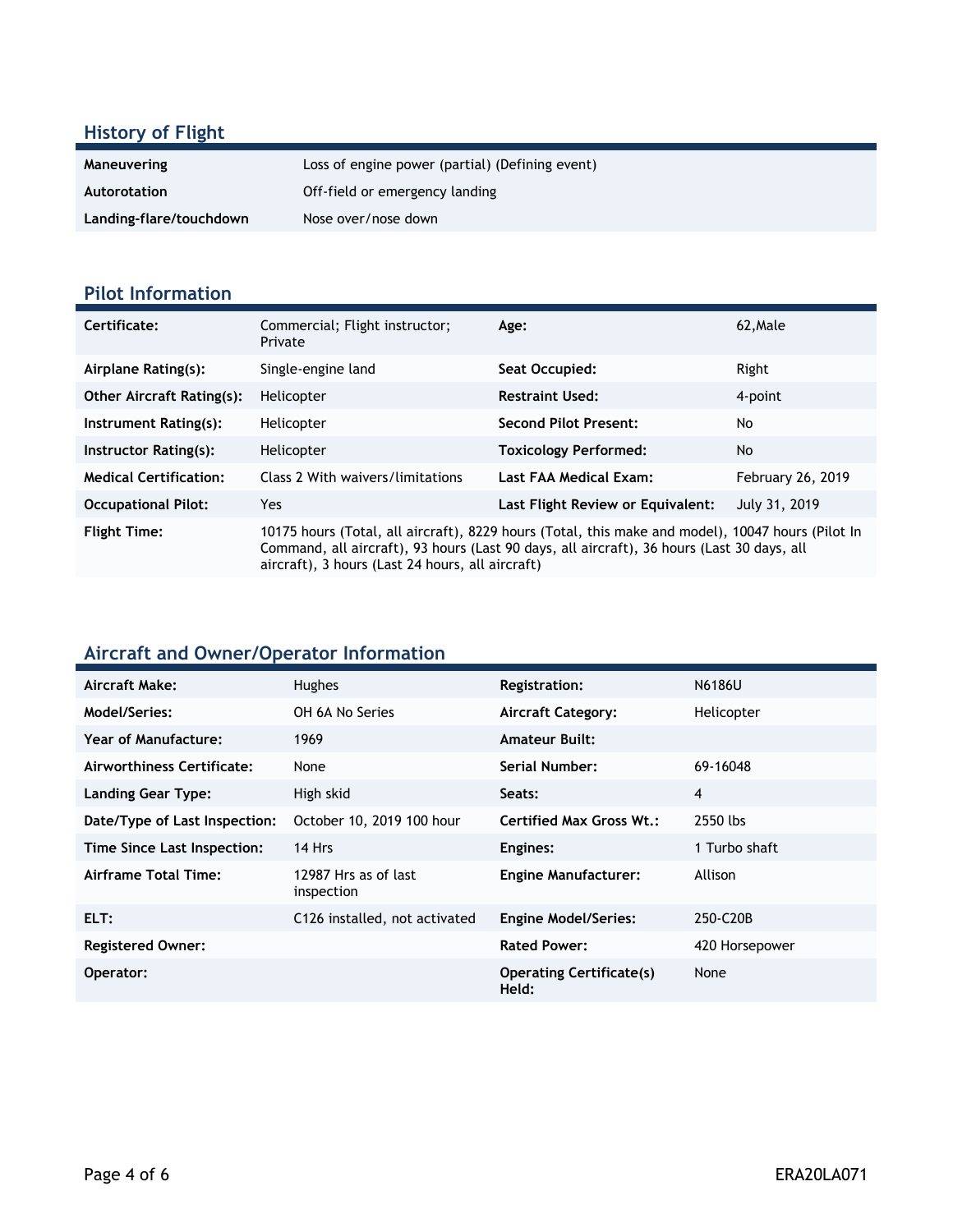#### **Meteorological Information and Flight Plan**

| <b>Conditions at Accident Site:</b>     | Visual (VMC)                     | <b>Condition of Light:</b>                     | Day               |
|-----------------------------------------|----------------------------------|------------------------------------------------|-------------------|
| <b>Observation Facility, Elevation:</b> | KCSG, 392 ft msl                 | Distance from Accident Site:                   | 39 Nautical Miles |
| <b>Observation Time:</b>                | 13:51 Local                      | Direction from Accident Site:                  | 328°              |
| <b>Lowest Cloud Condition:</b>          | Clear                            | Visibility                                     | 10 miles          |
| Lowest Ceiling:                         | None                             | Visibility (RVR):                              |                   |
| Wind Speed/Gusts:                       |                                  | <b>Turbulence Type</b><br>Forecast/Actual:     | None / None       |
| <b>Wind Direction:</b>                  |                                  | <b>Turbulence Severity</b><br>Forecast/Actual: | N/A / N/A         |
| <b>Altimeter Setting:</b>               | 30.43 inches Hg                  | Temperature/Dew Point:                         | 16°C / -6°C       |
| <b>Precipitation and Obscuration:</b>   | No Obscuration; No Precipitation |                                                |                   |
| <b>Departure Point:</b>                 | Preston, GA                      | Type of Flight Plan Filed:                     | None              |
| Destination:                            | Albany, GA (ABY)                 | <b>Type of Clearance:</b>                      | None              |
| <b>Departure Time:</b>                  | 12:40 Local                      | Type of Airspace:                              | Class G           |

## **Wreckage and Impact Information**

| Crew Injuries:          | 2 Minor | Aircraft Damage:        | Substantial                |
|-------------------------|---------|-------------------------|----------------------------|
| Passenger<br>Injuries:  |         | <b>Aircraft Fire:</b>   | None                       |
| <b>Ground Injuries:</b> | N/A     | Aircraft<br>Explosion:  | None                       |
| Total Injuries:         | 2 Minor | Latitude,<br>Longitude: | 31.962499, -84.527496(est) |

# **Administrative Information**

| Investigator In Charge (IIC):               | Hicks, Ralph                                                                                                                                                                                                                               |                             |    |
|---------------------------------------------|--------------------------------------------------------------------------------------------------------------------------------------------------------------------------------------------------------------------------------------------|-----------------------------|----|
| <b>Additional Participating</b><br>Persons: | Robert Lohr; FAA/FSDO; College Park, GA<br>Thomas McLeary; USDA; Cedar City, UT<br>Joan Gregoire; MD Helicopters; Mesa, AZ<br>Nick Shepler; Rolls-Royce; Indianapolis, IN<br>Barry Holt; Thoroughbred Aviation Maintenance; Georgetown, KY |                             |    |
| <b>Original Publish Date:</b>               | March 23, 2022                                                                                                                                                                                                                             | <b>Investigation Class:</b> | -3 |
| Note:                                       | The NTSB did not travel to the scene of this accident.                                                                                                                                                                                     |                             |    |
| <b>Investigation Docket:</b>                | https://data.ntsb.gov/Docket?ProjectID=100789                                                                                                                                                                                              |                             |    |